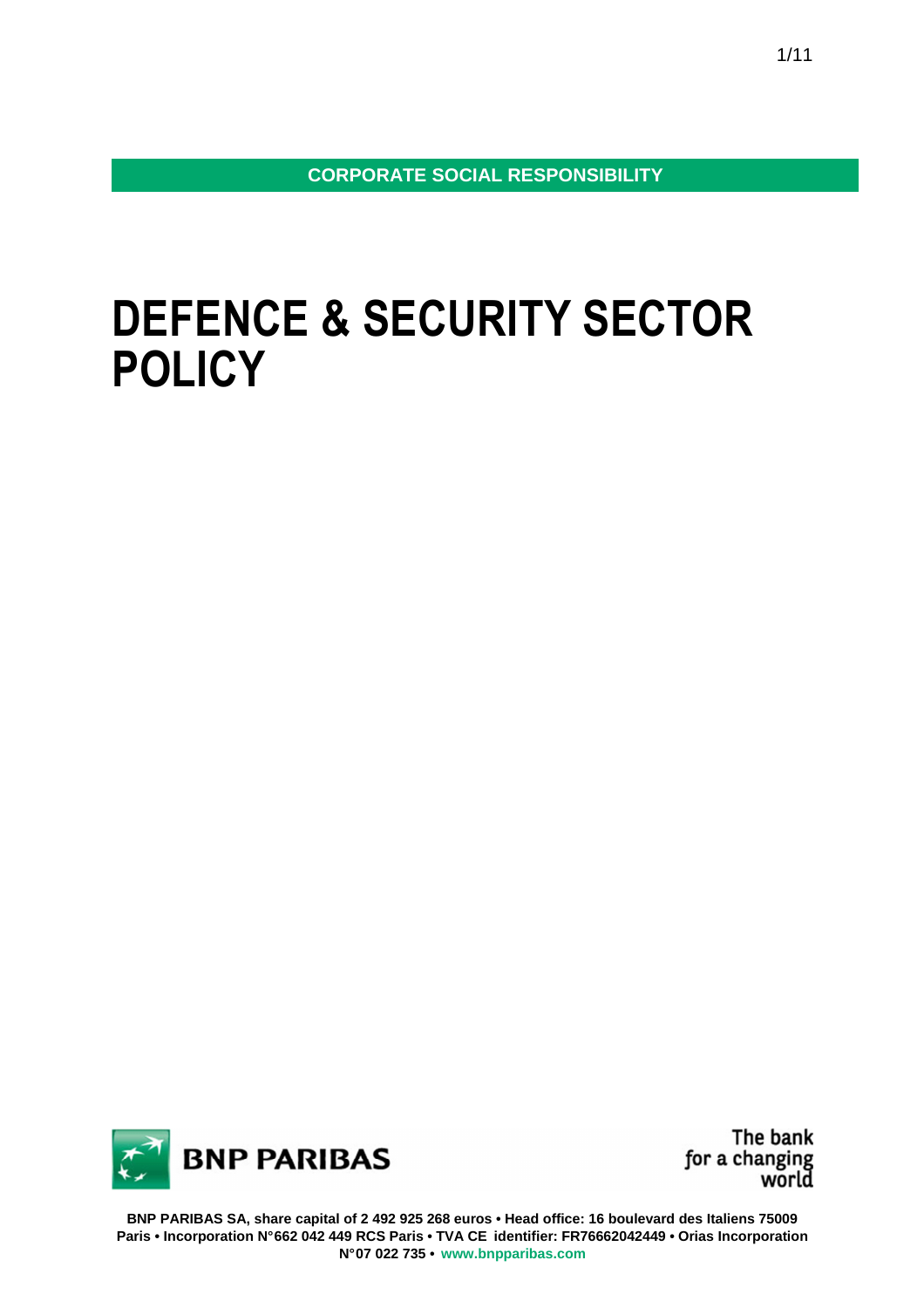# **Structure**

| Preamble       |       |                                        | 3              |
|----------------|-------|----------------------------------------|----------------|
| Sector policy  |       | 4                                      |                |
| $\mathbf{1}$   |       | Scope                                  | 4              |
|                | 1.1   | Geography                              | 4              |
|                | 1.2   | Definitions                            | 4              |
|                | 1.3   | <b>Business</b>                        | 4              |
|                | 1.4   | <b>BNP Paribas activities</b>          | 4              |
| $\overline{2}$ |       | Context                                | 5              |
| 3              |       | Rules and standards of the policy      | 5              |
|                | 3.1   | Defence and security companies         | 5              |
|                | 3.1.1 | <b>Exclusion rules</b>                 | 5              |
|                | 3.1.2 | Evaluation of companies' risk profiles | 6              |
|                | 3.2   | Defence and security transactions      | $\overline{7}$ |
|                | 3.2.1 | <b>Exclusion rules</b>                 | $\overline{7}$ |
|                | 3.2.2 | <b>Evaluation rules</b>                | 8              |
| 4              |       | Policy implementation mechanisms       | 8              |
| 5              |       | Policy disclosure and follow-up        | 9              |
| 6              |       | Disclaimer                             | 9              |
| 7              |       | Glossary                               | 9              |
|                |       |                                        |                |



The bank<br>for a changing<br>world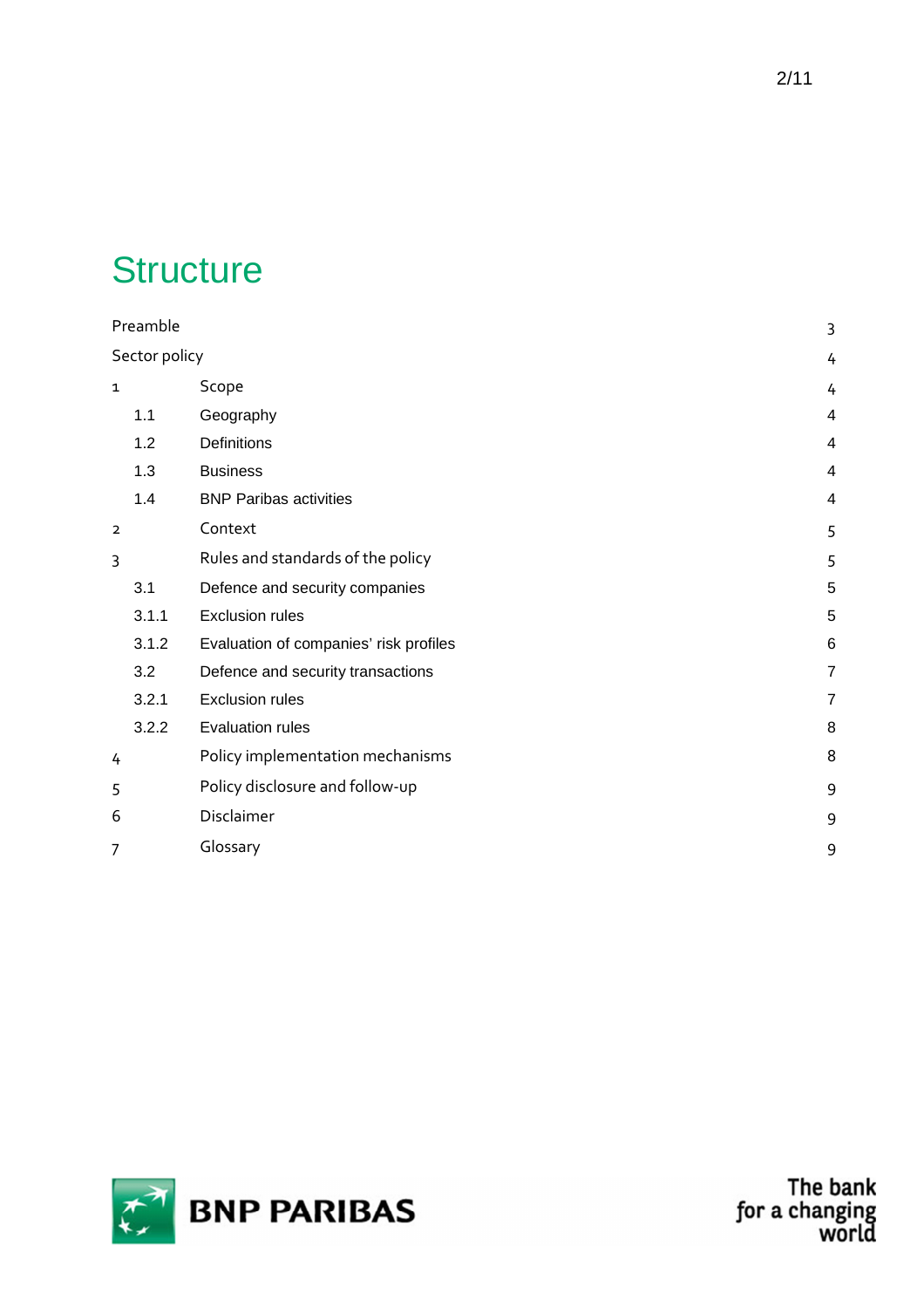## Preamble

Within the framework of its formal commitment to Corporate Social Responsibility (CSR) and to the UN Guiding Principles on Business and Human Rights, BNP Paribas has defined the present sector policy governing all business activities related to the defence and security industry.

As a major European financial institution, the Group recognises the validity of the position of the European Union Council, which states the five greatest challenges and threats to European Union security are terrorism, proliferation of weapons of mass destruction, regional conflicts, failed states and organised crime. Illicit weapons trade, in particular trade in small arms, figures at the centre of four of these five threats.

While BNP Paribas recognises the right of countries to defend themselves and protect their national security, the Group acknowledges that the defence and security sector presents specific risks related to (1) the status of certain weapons and equipment, (2) their potential end use, and (3) the risk of corruption and diversion.

Potential irresponsible end-use of military, security or police equipment is a key issue in this sector. For this reason, certain countries are subject to international monitoring, international sanctions or specific embargoes on trade in weapons or internal repression equipment.

Several initiatives aim at preventing weapons from being diverted and/or supplied to repressive regimes, terrorist groups and conflict zones, most notably embargoes, the EU Code of Conduct on Arms Exports and the UN Arms Trade Treaty.

BNP Paribas implements strengthened oversight measures to examine transactions involving sensitive countries. The group also assesses the risk of diversion of arms, especially small arms and light weapons and their ammunition, tied to countries and specific entities involved in the weapons trade.

BNP Paribas recognises that international trade in weapons is particularly exposed to the risk of corruption and money laundering. Arms trade may finance dictatorial and/or corrupt regimes and terrorist groups. For this reason, in keeping with its commitment to fight corruption and money laundering, the Group implements control measures designed to ensure the traceability of payments, the transparency of commercial and banking intermediaries, knowledge of the origin and destinations of goods as well as end users and the consistency of prices and commissions paid to commercial intermediaries.

Moreover, in order to address the risks linked to the defence and security sector, BNP Paribas assesses the activities and policies of its clients as part of its know your customer (KYC) process.

BNP Paribas is therefore implementing a CSR policy specific to the defence and security sector to address the above-mentioned risks and define consistent rules for all the Group's activities worldwide. This policy is an update of the previous Defence policy published in March 2012.

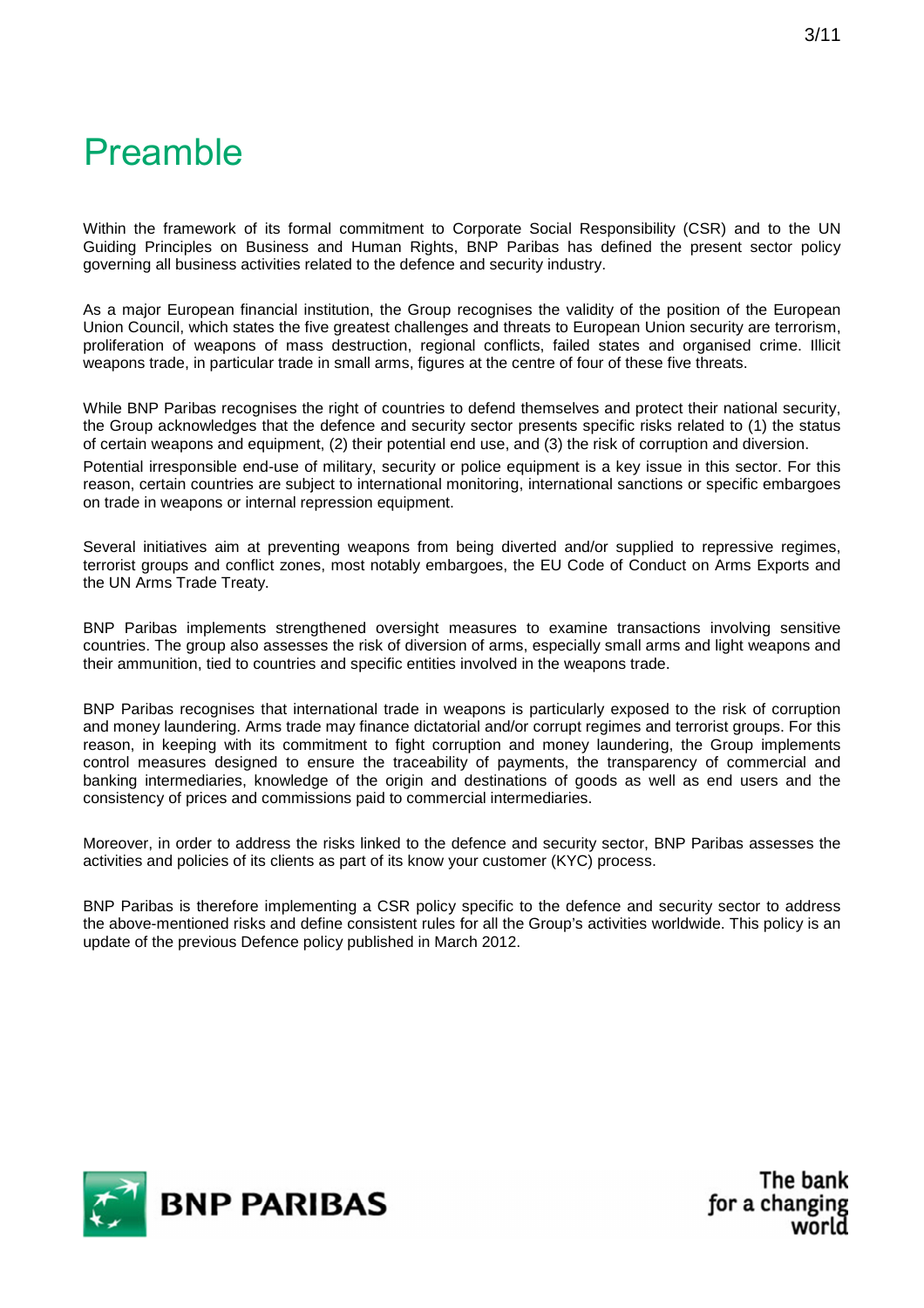# Sector policy

## 1 Scope

## 1.1 Geography

Worldwide.

### 1.2 Definitions

In this Policy, "defence and security equipment", generally refers to weapons (whether controversial or not, see below), military and dual-use equipment, internal repression equipment, as well as security and police equipment.

#### 1.3 Business

The Policy covers:

- 1. Defence and security companies: any company, group, institution, state agency or organisation involved in the manufacture, sale, storage or maintenance of defence and security equipment or involved in military, security or police services.
- 2. Defence and security transactions: any transaction involving a defence and security company and/or defence and security equipment.

### 1.4 BNP Paribas activities

BNP Paribas Group entities: this policy applies to all business lines, branches, subsidiaries and joint ventures of which BNP Paribas has the operational control. When BNP Paribas establishes new joint ventures in which it has a minority stake, it strives to include its standards as part of the joint venture agreement.

Financial services and products concerned: this policy applies to all the activities of BNP Paribas (lending, debt and equity capital markets, guarantees and advisory mandates, etc.). It covers all clients and new financing agreements. Financing agreements that predate this policy will be reviewed accordingly upon their renewal or as they are due for review. BNP Paribas pledges to encourage application of the rules set out in this policy in any joint venture or outsourcing agreement.

Asset management: this policy applies to all BNP Paribas entities managing proprietary assets. BNP Paribas entities managing third-party assets (with the exception of index-linked products) reflect this policy and develop standards adapted to their businesses which will exclude any stock or issuer that does not comply with their procedures and reference standards. External asset managers are actively monitored and strongly encouraged to implement similar standards.

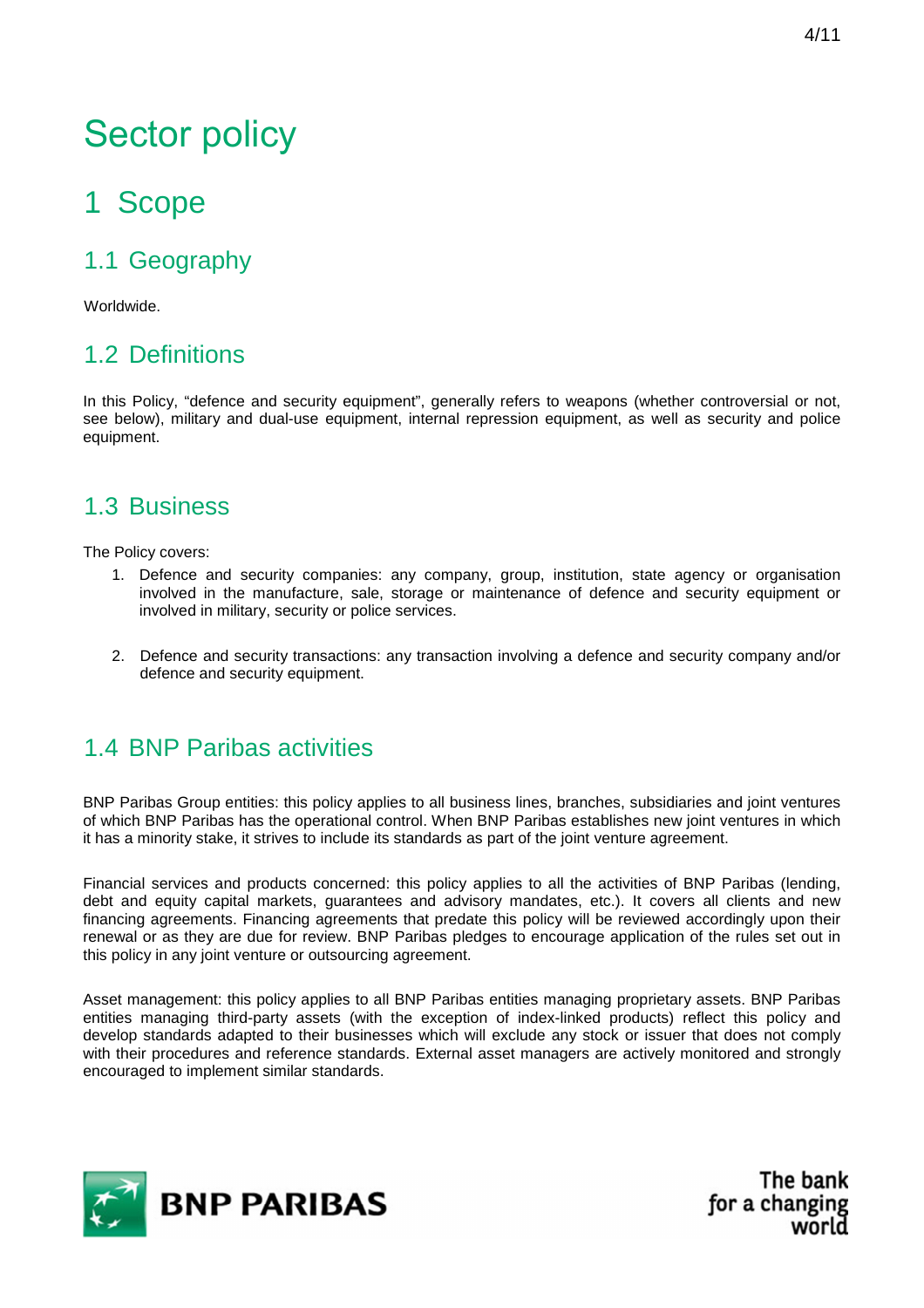Custodian entities: this policy and resulting company exclusions apply to all BNP Paribas entities with custodian activities when selecting the clients for which they provide services. Moreover, any security issued by an excluded company will be excluded from securities lending or collateral direct activities. However, custody activities such as post-trade processing, settlement and book-keeping of transactions remain possible for any security within the limits of applicable laws and regulations.

## 2 Context

BNP Paribas expects defence and security companies to comply with existing legislation and with licensing obligations, as well as with international conventions ratified by their host countries.

The defence market is highly regulated. International conventions prohibit some controversial weapons, and the trade of defence and security equipment is subject to both international treaties and national regulations (exporting and recipient entities and states). In addition, certain jurisdictions impose controls on the export of dual use equipment<sup>1</sup>.

Beyond compliance with these regulations, this policy sets additional criteria to be respected by defence and security companies and requires companies to adopt a transparent approach as to the nature of their activities, the structure of their company and their ownership up to the ultimate level of control.

## 3 Rules and standards of the policy

#### 3.1 Defence and security companies

#### **3.1.1 Exclusion rules**

BNP Paribas defines controversial weapons as weapons having indiscriminate effects and causing undue harm and injuries. Certain controversial weapons, namely cluster munitions, antipersonnel mines, chemical and biological weapons and nuclear weapons are regulated by international conventions.

"Controversial weapons" is a concept subject to change over time. At the date of publication of this Policy, BNP Paribas considers the following to be "controversial weapons":

- Anti-personnel mines: the Ottawa Convention, which took effect in March 1999, bans the use of antipersonnel mines;
- Cluster weapons: the Convention on Cluster Munitions (Oslo Convention) adopted in 2008 prohibits the use, stockpiling, production and transfer of cluster munitions;
- Nuclear weapons: the Nuclear Non-proliferation Treaty (NPT) of 1968, which took effect in 1970 aims at inhibiting the proliferation of nuclear weapons<sup>2</sup>;
- Biological and chemical weapons: the Biological and Toxin Weapons Convention (BTWC) of 1972 and the Chemical Weapons Convention (CWC) of 1993 outlaw biological and chemical weapons;

<sup>&</sup>lt;sup>2</sup> BNP Paribas makes an exception for government controlled nuclear weapon programs in NATO countries that are authorized to possess nuclear weapons under the Nuclear Non-Proliferation Treaty



 $\overline{a}$ 

<sup>1</sup> European Council Regulation 428/2009 (including the list of products and materials in appendix I, http://eur-lex.europa.eu/legalcontent/EN/TXT/PDF/?uri=CELEX:32009R0428&from=EN)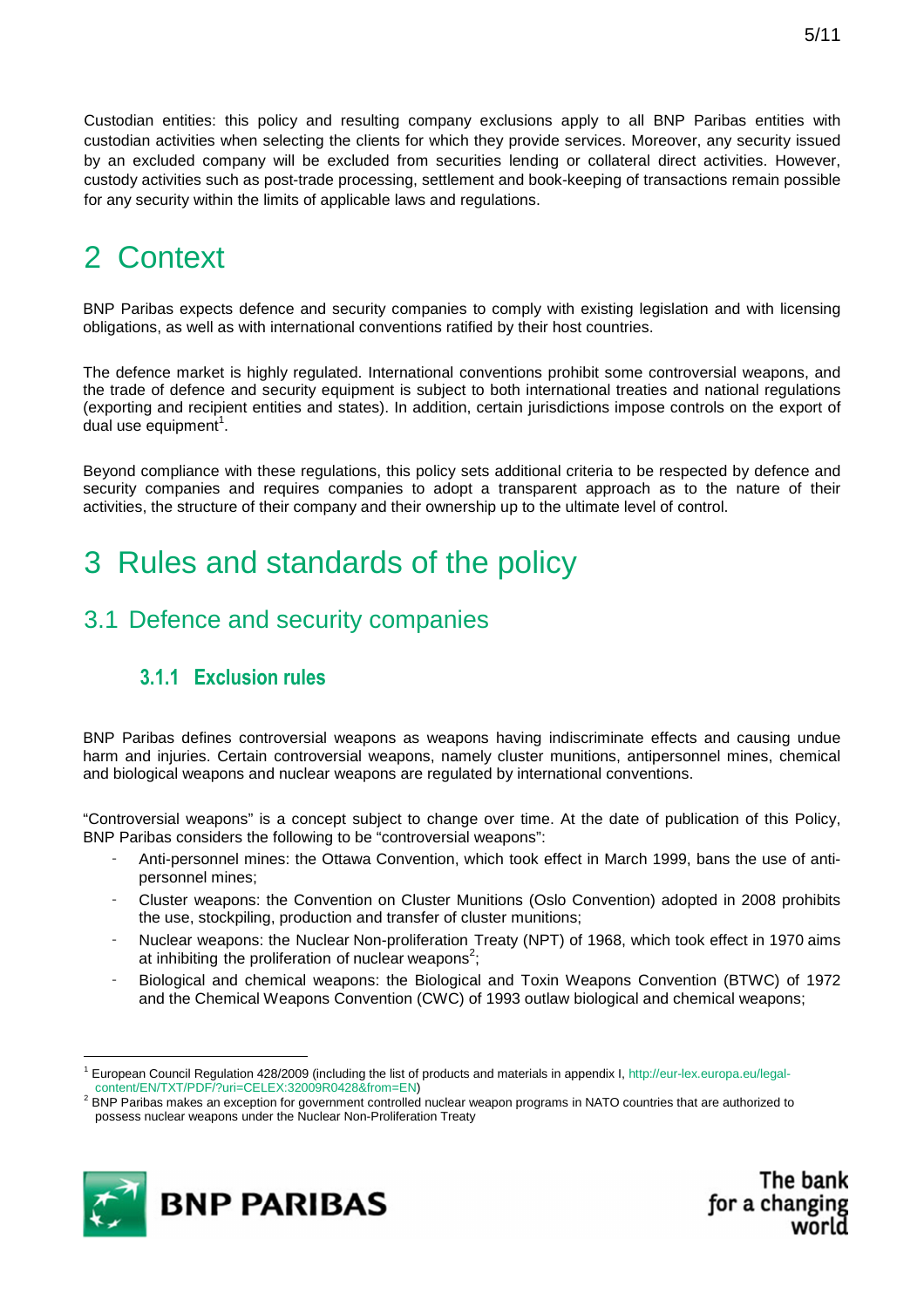Depleted uranium munitions: no current international convention exists, but BNP Paribas recognises the concerns of certain stakeholders concerning depleted uranium munitions.

BNP Paribas will not provide financial products and services to, or invest in, companies assessed to be "involved in controversial weapons".

BNP Paribas considers that a company is "involved in controversial weapons" when the company:

- Produces, trades, or stores controversial weapons or components that are specifically designed for these weapons (dedicated components) and which represent a critical component required for the functioning of the weapon (key component) and /or;
- Provides assistance, technologies or services dedicated to controversial weapons.

If one of the above-mentioned activities takes place within a subsidiary, the direct parent company is also considered to be involved in controversial weapons if it holds a majority equity interest in the subsidiary. Likewise, any majority-owned subsidiary of a company involved in controversial weapons is also deemed to be involved.

Furthermore, BNP Paribas will not provide financial products and services to (or invest in) companies involved in the following types of equipment and activity:

- Companies that produce, sell or buy equipment on the EU list of goods which have no practical use other than for the purpose of "capital punishment, torture or other cruel, inhuman or degrading treatment or punishment". EU Council Regulation No 1236/2005 imposes a prohibition on exports of such goods $3,7$
- Companies which have been identified by the UN, EU, United States or France, as having deliberately participated in the violation of embargos on arms and internal repression equipment imposed by these authorities.

#### **3.1.2 Evaluation of companies' risk profiles**

BNP Paribas will identify and evaluate its existing and potential clients in the defence and security sector according to their risk of contributing to corruption, irresponsible end use or diversion of equipment. Companies that are involved in particularly sensitive equipment (such as small arms and light weapons, law enforcement equipment…) or activities or based in countries lacking a robust regulatory framework will be subjected to additional due diligence to assure they have internal policies and procedures in place that allow them to manage above mentioned risks. Where such assurances are found lacking the Group might further engage with the client in order to identify corrective measures. If no such corrective measures can be implemented within a short time frame the Group reserves the right to refuse new clients or to close existing client accounts.

<sup>3</sup> COMMISSION IMPLEMENTING REGULATION (EU) No 775/2014 of 16 July 2014 amending Council Regulation (EC) No 1236/2005 concerning trade in certain goods which could be used for capital punishment, torture or other cruel, inhuman or degrading treatment or punishment



l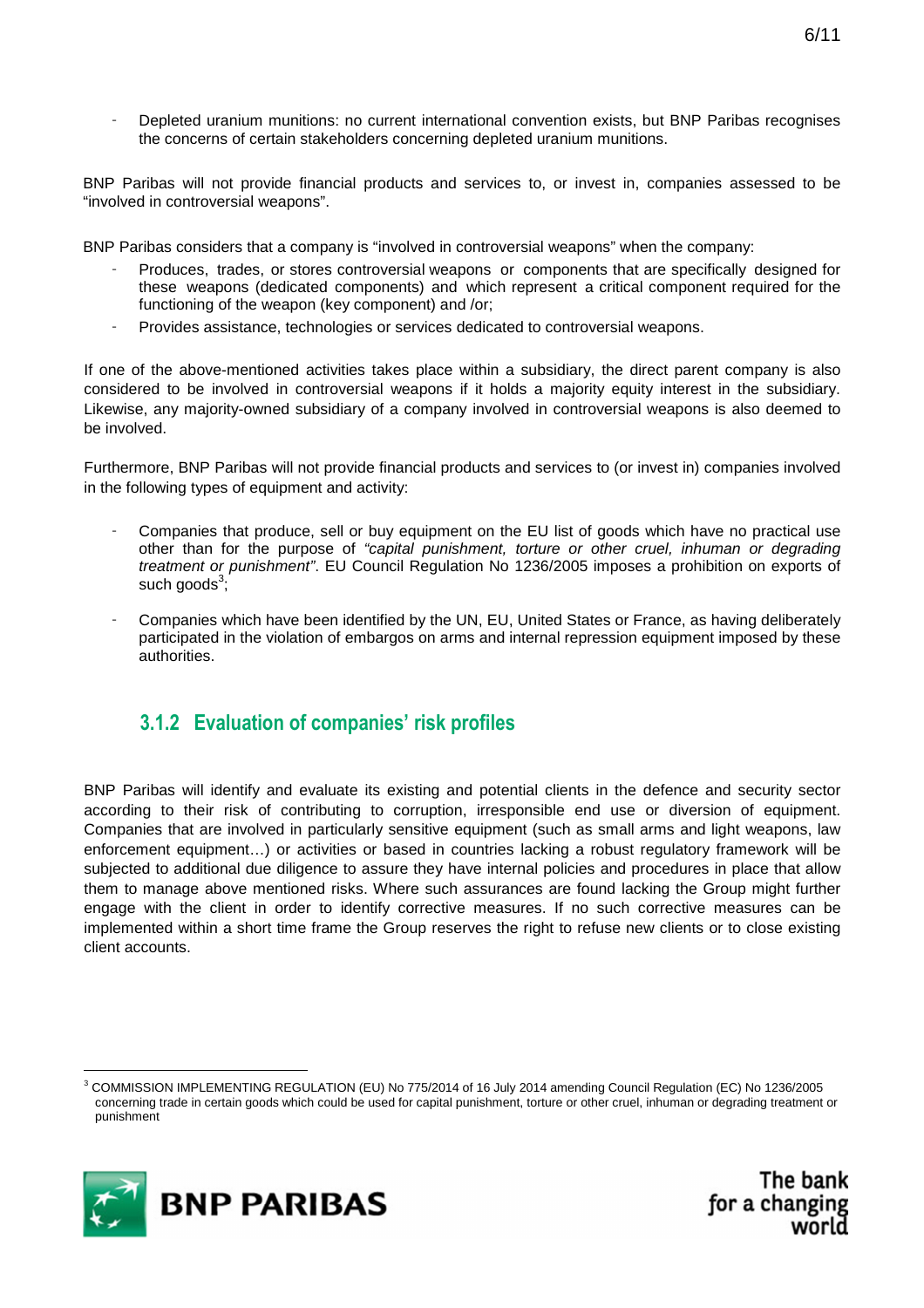### 3.2 Defence and security transactions

BNP Paribas works to contribute to the respect of the United Nations Arms Trade Treaty (ATT) as well as to avoid any complicity with human rights violations in armed conflicts and to mitigate the risks of corruption and money laundering linked to the export of defence and security equipment to countries subject to conflict or instability, or which fail to offer reliable legal guarantees for control of financial transactions. BNP Paribas has established a series of due diligence measures to identify the final destination of this equipment, and the intermediaries involved in their trade.

#### **3.2.1 Exclusion rules**

BNP Paribas applies the following exclusion rules for its provision of financial products and services related to the trade of defence and security equipment.

#### Excluded countries:

BNP Paribas excludes transactions related to export of defence and security equipment to any country:

- Under embargo from the UN, EU, United States or France (covering arms and internal repression equipment);
- Which has been identified by the UN as having committed grave violations against children in armed conflict situations<sup>4</sup>;
- On the Financial Action Task Force (FATF) list of states that show serious shortcomings in legislation designed to combat financing of terrorism or money laundering.

#### Excluded counterparties:

BNP Paribas excludes transactions related to the trade in defence and security equipment where the risks of corruption or the risk of diversion cannot be managed, i.e.:

- The sale to non-state entities (states or state-controlled companies) outside OECD countries;
- The sale to counterparties, whether private or state-owned, that have a verified, recent history of involvement in deals in violation of UN, EU, United States or French embargoes on arms and international repression equipment.

#### Excluded equipment:

 $\overline{a}$ 

Certain types of defence and security equipment are unacceptable in themselves, while others can represent unacceptable risks when used without sufficient oversight.

Independently of the countries involved, BNP Paribas excludes transactions involving

- Controversial weapons (as defined in 3.1.1);
- Equipment on the EU list of goods which "have no practical use other than for the purpose of capital punishment, torture or other cruel, inhuman or degrading treatment or punishment".

<sup>5</sup> The Commission Implementing Regulation (EU) No 775/2014 of 16 July 2014 amending Council Regulation (EC) No 1236/2005 concerning trade in certain goods which could be used for capital punishment, torture or other cruel, inhuman or degrading treatment or punishment. The goods listed in Annex II of the document are prohibited from export from the EU.



<sup>4</sup> https://childrenandarmedconflict.un.org/countries-caac/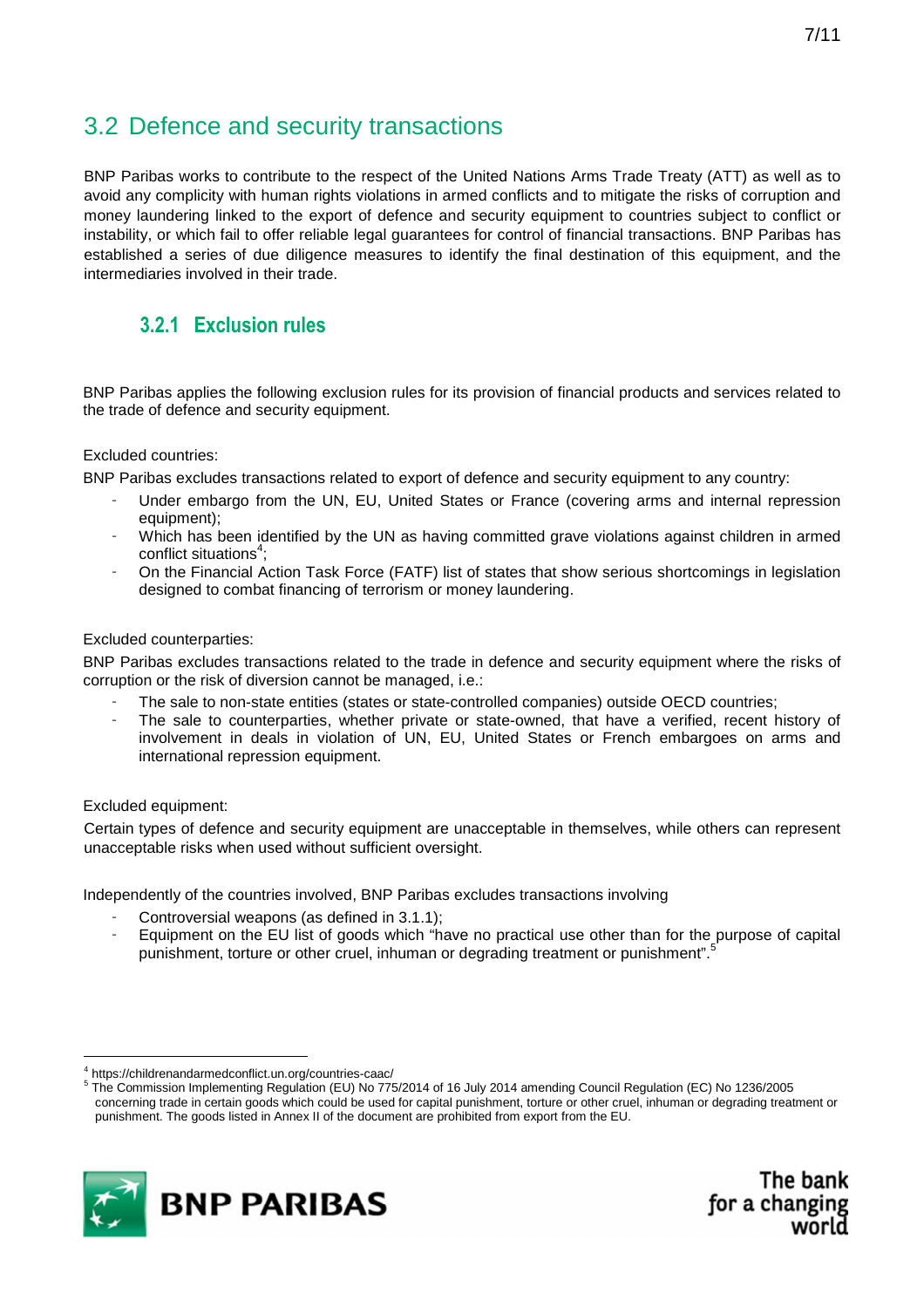- Small arms and light weapons and associated ammunitions;
- Services, software, or equipment destined for use in the surveillance of citizens' private communications through internet or other means of telecommunication $6$ ;
- Equipment on the EU list of goods which "could be used for the capital punishment, torture or other cruel, inhuman or degrading treatment or punishment $\vec{r}$ .

#### **3.2.2 Evaluation rules**

Beyond the strict exclusion rules, the decision to approve transactions must be based on a careful evaluation of associated risks.

Therefore, the Group has established a list of sensitive countries where transactions are subjected to a reinforced due diligence process. This list is based on the following criteria:

- countries under restrictive measures;
- countries known for drug production and trafficking;
- the corruption perception index prepared by Transparency International:
- countries with a known record of grave violations of human rights;
- assessment of the regulatory framework regarding prevention of money laundering and the financing of terrorism;
- countries in areas of ongoing conflict according to criteria defined by university research centres recognised for expertise regarding armed conflicts;
- countries currently classified or having been classified in the past as Non-Cooperative Countries or Territories (NCCTs) by the FATF, in the global fight against money laundering and terrorist financing.

This reinforced due diligence is performed by the Compliance Function (Financial Security).

## 4 Policy implementation mechanisms

BNP Paribas is assisted by external defence sector experts for the analyses required to determine which companies are involved in controversial weapons and equipment, and in the violation of embargoes. This information is reviewed within the Group as appropriate and discussed with the companies concerned.

A list of excluded companies is administered centrally by the Group CSR function and applied by all Group entities. Group entities subject to compliance with fiduciary obligations implement specific approval mechanisms, in compliance with applicable regulations. Any decision to refuse the provision of products and services and/or to refuse to invest in these controversial companies is made by BNP Paribas General

<sup>&</sup>lt;sup>7</sup> The Commission Implementing Regulation (EU) No 775/2014 of 16 July 2014 amending Council Regulation (EC) No 1236/2005, imposes controls on goods that could be used for capital punishment, torture or other cruel, inhuman or degrading treatment or punishment. The goods listed in Annex III of the document are subject to export authorisation requirements.



<sup>&</sup>lt;sup>6</sup> Report on 'Human rights and technology: the impact of intrusion and surveillance systems on human rights in third countries' (2014/2232(INI)) http://www.europarl.europa.eu/sides/getDoc.do?pubRef=-//EP//NONSGML+REPORT+A8-2015- 0178+0+DOC+PDF+V0//EN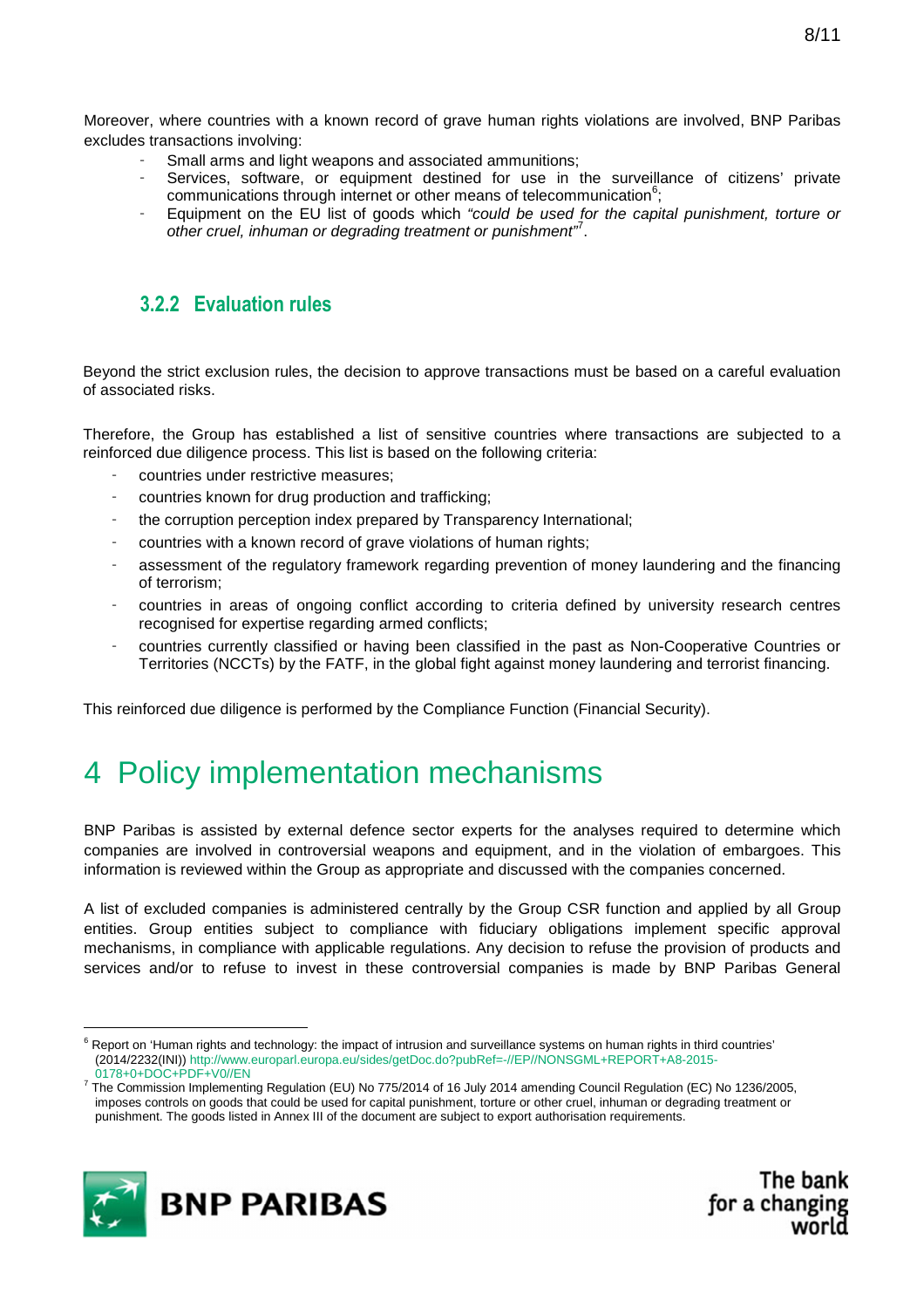Management after a review of the recommendation by the Group's CSR officers. The result of this decision is formal company exclusion.

The BNP Paribas Group Compliance – Financial Security function oversees implementation of this policy for all Group entities, with the help of the CSR function. It leads work groups designed to ensure integration of the consequences of this policy in operational processes. The RISK function, through its Operational Permanent Control teams, also performs scheduled controls of both the effective application of this policy and the required specific procedures framework.

## 5 Policy disclosure and follow-up

BNP Paribas' stakeholders will be informed of the existence and the content of this policy. The policy will be posted on the BNP Paribas website. Furthermore, a copy will be systematically provided to defence and security companies as part of the due diligence process or upon discussion of any financial product or services to be provided subsequent to the official release date of this policy. BNP Paribas will review this policy regularly and in the light of prevailing circumstances, may update the policy to ensure consistency with national and international regulations and best practices. BNP Paribas welcomes any constructive feedback and comments on this policy.

## 6 Disclaimer

In order to comply with regulations and to implement the principles defined in its internal procedures and sector policies, BNP Paribas makes every effort to obtain information, particularly from defence and security companies, concerning their policies and practices. BNP Paribas uses the information gathered from defence companies and its partners as a basis for decisions. However, the Group remains dependent on the availability and reporting of quality, up-to-date information.

## 7 Glossary

The following definitions apply for this policy:

- **Anti-personnel mine**: a mine that is designed to be exploded by the presence, proximity or contact with a person and that will incapacitate, injure or kill one or more persons (definition from Ottawa Convention, 1997).
- **Arms Trade Treaty**: the United Nations Arms Trade Treaty (ATT) is a multilateral treaty that regulates the international trade in conventional weapons - from small arms to battle tanks, combat aircraft and warships - with the objective of preventing and eradicating the illicit trade in conventional arms and preventing their diversion. It was adopted by the UN General Assembly on April 2nd 2013 and entered into force on 24 December 2014.

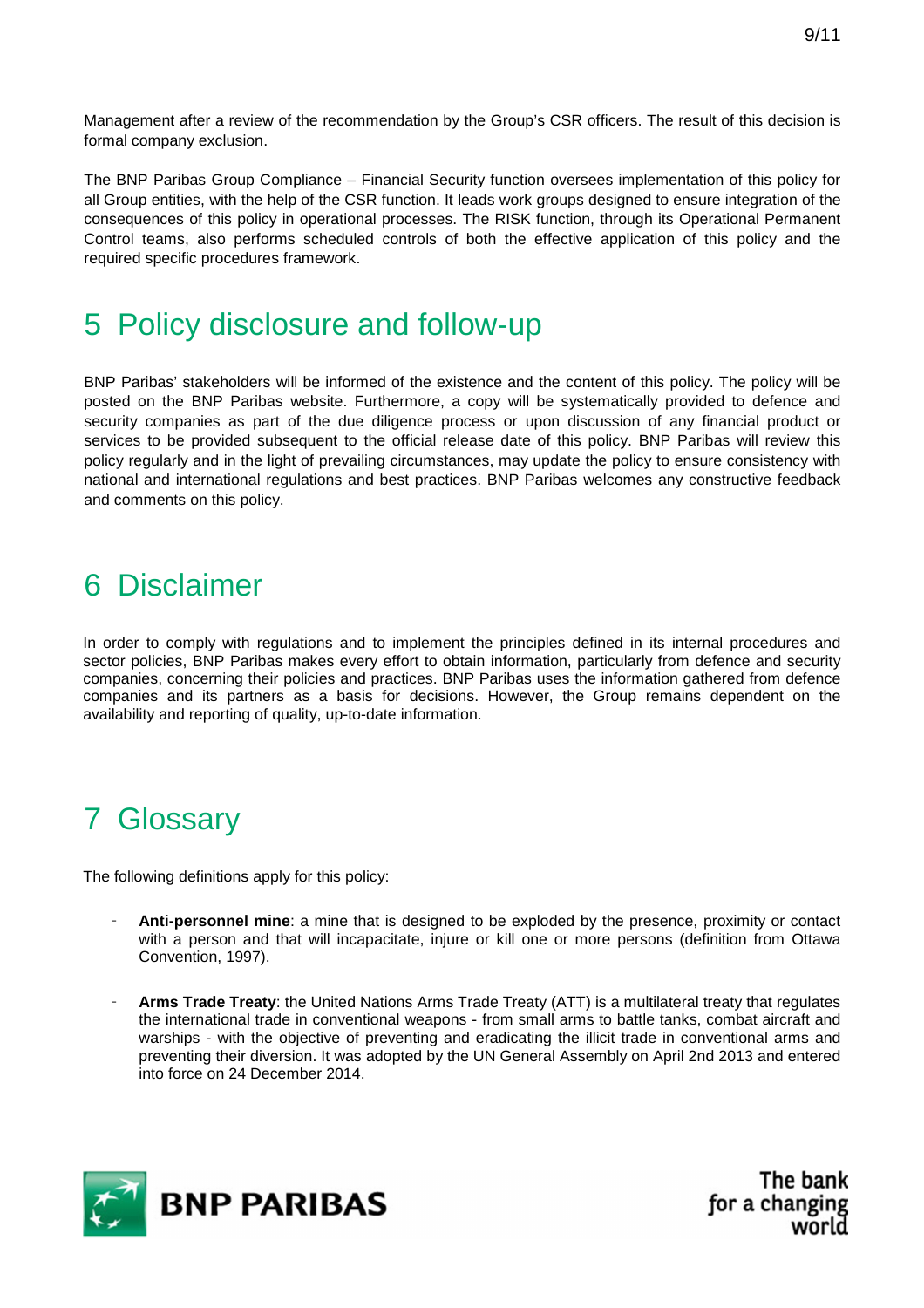- **Biological weapon:** Biological weapons are defined in line with the multilateral Convention on the Prohibition of the Development, Production and Stockpiling of Bacteriological (Biological) and Toxin Weapons and on their destruction (1972):

(a) Microbial or other biological agents, or toxins, regardless of their origin or method of production, of types and in quantities that have no justification for prophylactic, protective or other peaceful purposes;

(b) Weapons, equipment or means of delivery designed to use such agents or toxins for hostile purposes or in armed conflict.

- **Chemical weapon**: are defined in line with the multilateral Convention on the Prohibition of the Development, Production, Stockpiling and Use of Chemical Weapons and on their Destruction (1993):

(a) Toxic chemicals and their precursors, except where intended for purposes not prohibited under this Convention, as long as the types and quantities are consistent with such purposes;

(b) Munitions and devices or systems specifically designed to cause death or other harm through the toxic properties of those toxic chemical substances specified in subparagraph (a), which would be released as a result of the employment of such munitions and devices;

(c) Any equipment specifically designed for use directly in connection with the employment of munitions and devices specified in subparagraph (b).

- **Cluster munitions**: systems and munitions designed to disperse or release explosive sub munitions each weighing less than 20 kilograms, and including these explosive sub munitions (definition from the Convention on Cluster Munitions, 2008).
- **Controversial weapons:** please see section (3.1.1) above.
- **Depleted uranium ammunition**: ammunitions and kinetic penetrators containing depleted uranium.
- **Financial Action Task Force**: the Financial Action Task Force (FATF) is an inter-governmental body whose purpose is the development and promotion of national and international policies to combat money laundering and terrorist financing.
- **Internal Repression**: the EU Code of Conduct on Arms Exports defines "Internal Repression" as to "include inter alia, torture and other cruel, inhuman and degrading treatment or punishment, summary or arbitrary executions, disappearances, arbitrary detentions and other major violations of human rights and fundamental freedoms as set out in relevant international human rights instruments, including the Universal Declaration on Human Rights and the International Covenant on Civil and Political Rights."
- **Internal Repression Equipment**: within the scope of this Policy "Internal Repression Equipment" should be understood as a specific subset of Security and Police Equipment which might be used for internal repression. The EU Code of Conduct on Arms Exports defines "Internal Repression Equipment" as: "equipment which might be used for internal repression [including], inter alia, equipment where there is evidence of the use of this or similar equipment for internal repression by the proposed end-user, or where there is reason to believe that the equipment will be diverted from its stated end-use or end-user and used for internal repression." There is no definitive list of the types of equipment included in this category, but EU regulations implementing restrictive measures on certain countries sometimes specify a list of equipment covered by an embargo on Internal Repression Equipment.<sup>8</sup>

<sup>&</sup>lt;sup>8</sup> For example, see Annex I of COUNCIL REGULATION (EU) No 36/2012 of 18 January 2012 concerning restrictive measures in view of the situation in Syria; or Annex III of COUNCIL REGULATION (EU) No 588/2011 of 20 June 2011 concerning restrictive measures against President Lukashenko and certain officials of Belarus